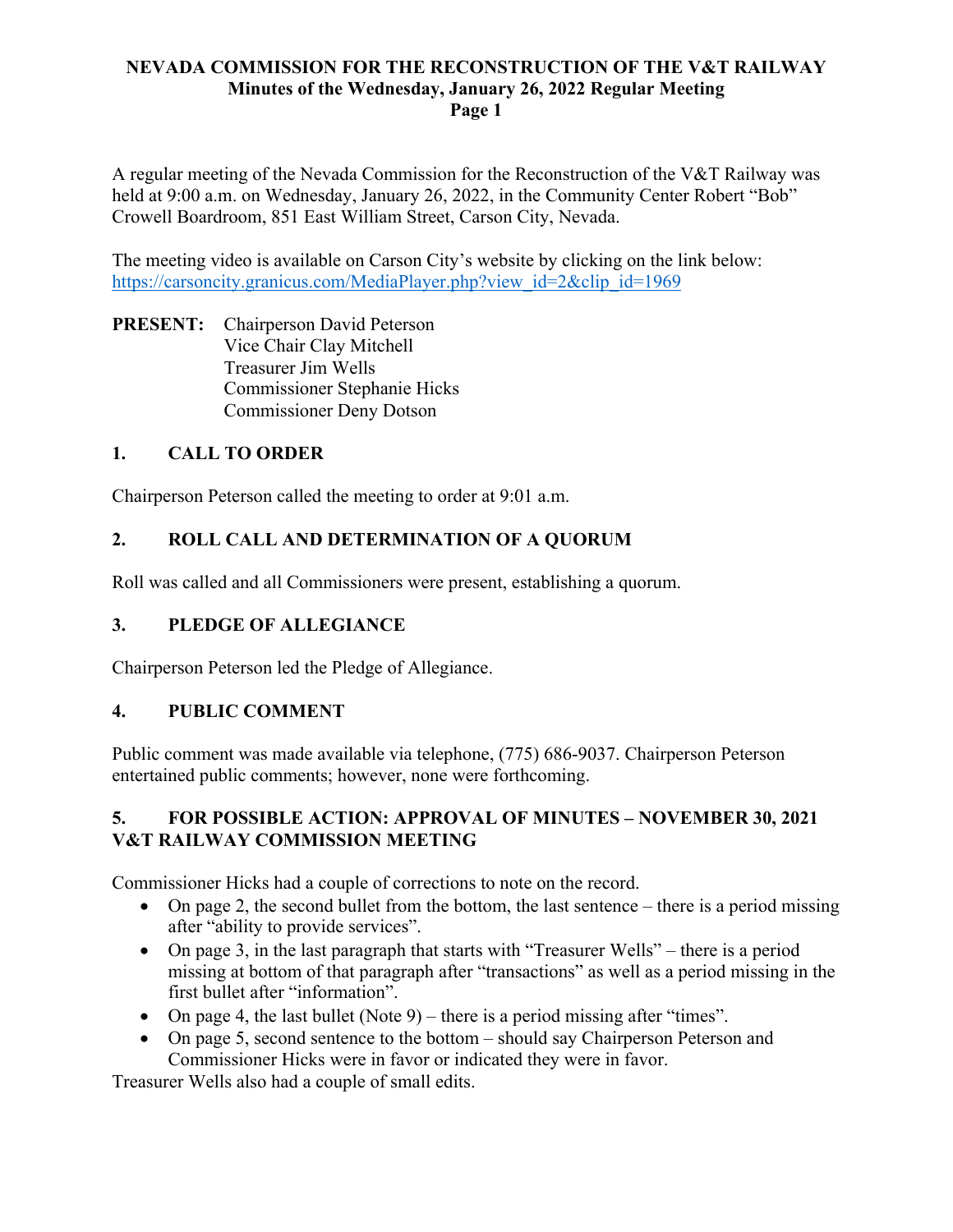- On page 3, the second bullet it should read the biggest change from fiscal year 20 to fiscal year 21.
- On page 4, the fourth bullet under Note 7 in the eighth line GAAP acronym instead of "gap".

**MOTION: Vice Chair Mitchell moved to approve the minutes for the November 30, 2021 meeting with the noted changes and corrections. The motion was seconded by Commissioner Dotson and carried 5-0-0.**

## **CONSENT AGENDA**

Treasurer Wells noted that there are a few discrepancies between the budget reports from Storey County and his records. A few transactions were recorded incorrectly by Storey County that need to be fixed. The biggest is, revenues have not been broken out between regular revenue and Polar Express revenue. All revenue is currently lumped into regular train operations. Treasurer Wells has sorted through revenue generated through December from Polar Express and there is about \$575,000 – includes parking, historical fees, and ticket fees but does not include prepaid ticket sales received in prior years. The total is relatively correct. Treasurer Wells has not had a chance to go through the spreadsheets breaking down Square and cash deposits on-site (for parking and merchandise), has only gotten through what is in Fare Harbor. Will be fixed in February, will be broken out in reports sent to Allyson for February meeting. The revenue is what we have collected, it is just not broken out on report into proper RGLs.

## **MOTION: Commissioner Hicks moved to approve the Consent Agenda acknowledging that Polar Express revenues need to be extracted out of the total revenue amounts for the January report. The motion was seconded by Vice Chair Mitchell and carried 5-0-0.**

Commissioner Dotson asked for a PEX royalties estimate. Allyson commented that we are currently working on the royalties report for Rail Events. Rail Events requires the information broken down by adult versus child as well as actual ticket price. We have to go through each individual transaction one by one to extract that information. Rail Events' estimation is close to the estimation we are coming up with. However, a few thousand dollars off from what is reflected in the GL versus what we are reporting in actual ticket sales. Part of that is due to the 2020 sales that were rolled over into 2021 as deferred revenue. Need to submit report by January  $31<sup>st</sup>$  to receive 5% break on royalty fee. We will be submitting a check for \$120k in royalty inclusive of ticket sales as well as photography sales. Estimation from Rail Events is \$117k. If we have overpaid, they will cut us a check back one we reconcile all numbers.

## **END OF CONSENT AGENDA**

## **8. FOR POSSIBLE ACTION: DISCUSSION AND POSSIBLE ACTION REGARDING PROPOSAL FROM GABE WILLAMAN RAILROAD CONSTRUCTION IN RESPONSE TO REQUEST FOR PROPOSAL 2021-26 TRACK MAINTENANCE SERVICES.**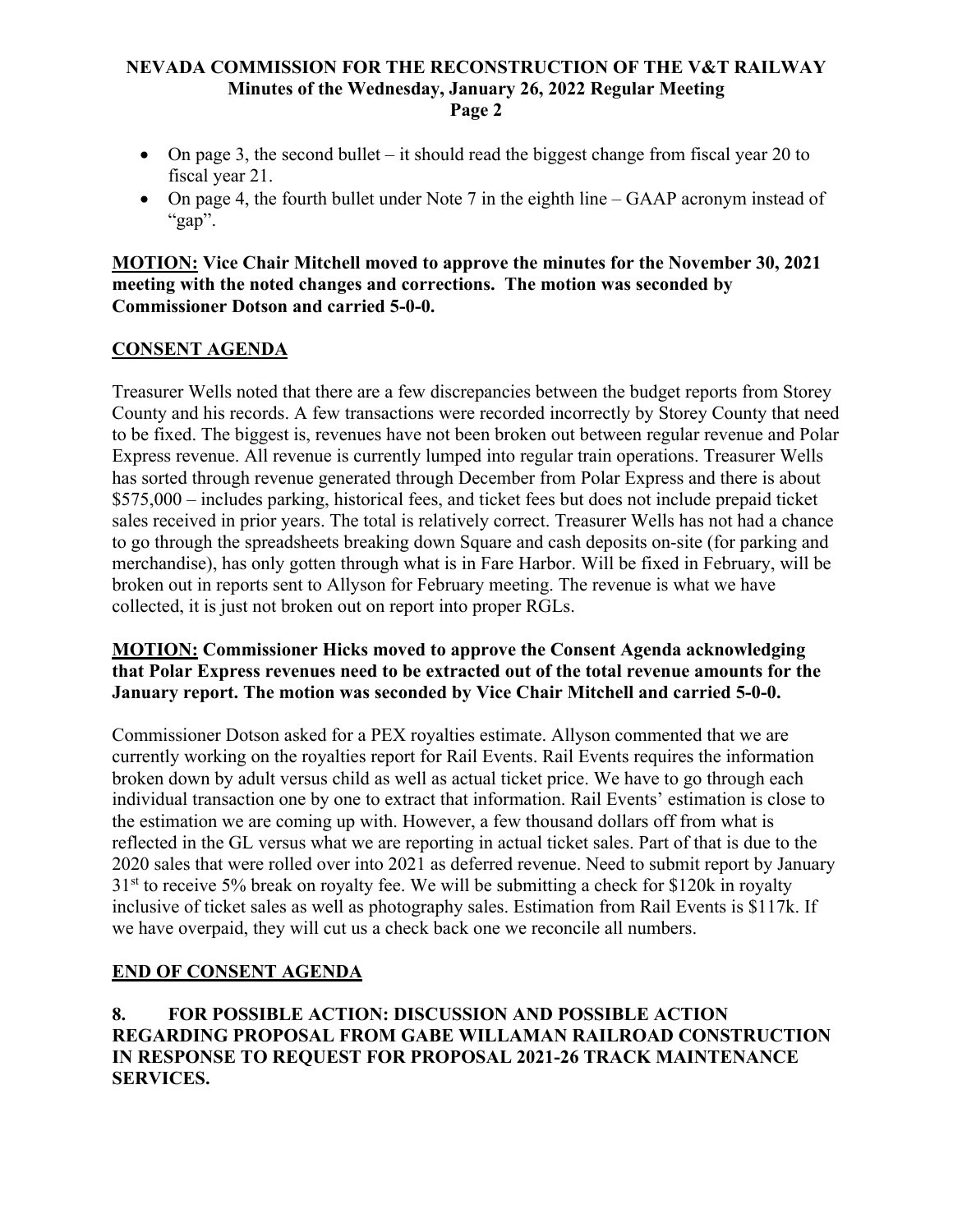Posted RFP on November 15. Gabe's company was the single bidder to RFP.

Ken commented that he also sent the RFP to 4 individual railroad maintenance contractors – all of which are located out of state. In looking at Gabe's costs, prices are virtually the same – just a little higher than originally established in 2009. Gabe is conservative in what he is charging the Commission.

Chairperson Peterson to work on contract with Gabe and Mike and present at February Commission meeting for the full Commission's consideration and approval.

### **MOTION: Treasurer Wells moved that the Commission accepts the proposal from Gabe Willaman Railroad Company and authorize the Chairperson to enter into a contract with Gabe Willaman Railroad. The motion was seconded by Commissioner Hicks and carried 5- 0-0.**

## **9. FOR DISCUSSION ONLY:**

## **MONTHLY NON-ACTION ITEMS:**

## **A. OPERATIONS REPORT**

#### Operations –

Ended the season with Halloween at the Depot, wrapped up Freedom Rail rail bikes. Polar Express was a lot about establishing processes and procedures. We had a manual provided by Rail Events as well as some historical documentation, but we needed a more systematic approach. As we were planning and doing, we were documenting everything, making checklists, making deadlines for Polar Express next year. Hired and trained staff that worked through Polar Express – started with 11 and ended with 5 core staff. We received all the new retail. Had retail left over from previous Polar Express seasons – thought it was just from 2019 but actually from as far back as 2014. Pulled every holiday item out and went through. A huge chunk of time spent on customer service – received on average 60-70 phone calls per day, at least 10 to 15 voicemails. Checked and returned phone calls twice a day in the morning and mid-afternoon. Changed the voicemail to reflect sold out, email to be added to the waiting list. Were told how hot chocolate was done in the past but we established a new method which allowed us to use less staff. Procedure is now written out for future years. Sent out a post-ride survey and received 82 responses. Sent out additional e-blast to riders to get more survey responses – enter to win two general season tickets. Responses reflect very happy people and very unhappy people. Will go in depth on results at board retreat. Looking forward to next season, trying to finalize 2022 general train and Polar Express seasons. Will be discussing this at the retreat because we are anticipating changing how the schedule has been done in the past. Also coordinating with Freedom Rail rail bikes. We are still closing out 2021 for them before moving into 2022 to ensure we have a smooth upcoming season. Having a recap meeting with Rail Events on Monday. Will bring feedback from their team to the retreat. We checked every box except for two on their evaluation. Need to take down Polar Express before general season begins.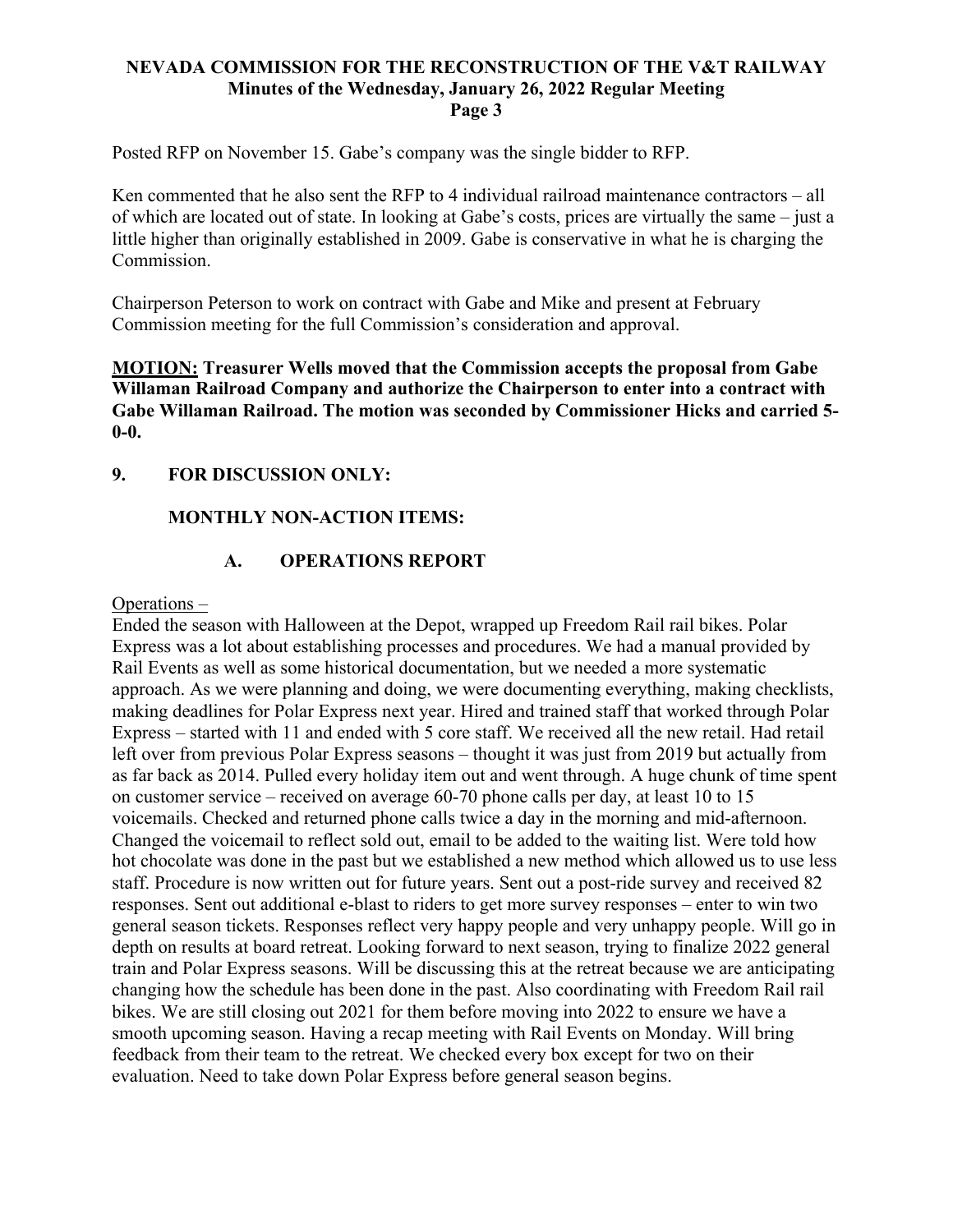#### General Season Numbers –

Total of 1,750 riders. Gross revenue of \$81,916. Pulled 2019 numbers for the same time period (September through October since we only ran one weekend in August). Lower in 2021. Can be attributed to COVID as well as due to marketing. Marketing spend was significant in 2019 but minimal in 2021. Looking to get ridership up in 2022 using marketing.

#### Rail Bike Numbers –

We are still finalizing these numbers. We currently have multiple sets of numbers – from staff, from management, and from ticketing system. These numbers are likely close. We have a call with them next week to work through discrepancies and get a final number. Chairperson Peterson emailed Todd and Vinnie about the numbers that we were able to pull from Fare Harbor versus what they were pulling. However, Fare Harbor did not come into play until May of 2021. As a result, there were cash sales, check sales, Square sales prior to mid-May making reconciliation difficult. Also impacting their numbers were the refunds and the sales converted to gift cards. Their team pushed for gift cards as opposed to refunds.

#### Polar Express Numbers –

Tentative numbers (plus or minus \$15k-\$20k) due to deferred revenue from 2021 sales as well as gift cards. Not going to report net but we did make money. However, not as much money as in the past due to lower ridership capacity and car configurations. 10,564 total riders. Reports for Rail Events breaks numbers down even more – adults and children. In 2019 we had about 15,000 riders – mostly sold-out season, not completely sold out. Relatively speaking, we did well with one less car. Had some cancellations come through which affects revenue. We did a new no refund policy unless someone called well in advance, and we could resell the tickets to the waiting list. Refund minus a \$25 fee to cover costs – will also impact revenue. Showed pictures from Polar Express. Deluxe table – customers purchased entire table. Description stated that the table comfortably seats 4 adults but up to the purchaser's discretion. Only 40 people fit in the car so an intimate experience at a lower price point than VIP. Private room was part of Deluxe offering which included a cup and a bag. In VIP, customers receive a VIP mug and a VIP bag. The private room was first to sell out, fits 15 people, could have charged more. A lot of VIP patrons selected this option but missed their mug. Considering turning the private room into a VIP experience with the VIP mug at a higher price point. VIP car only seats 30 people. A way to increase revenue. Also new this year, Tom installed metal cupholders in the Coach car. This helped with speed of cleanup. Brought in event producer to transform the Depot. She utilized some of our décor and some of their décor. Going for big top tent vision and feel. Created multiple Instagrammable walls – utilized old Christmas lights and retail blanket. Refurbished counters with metal and wood facades.

#### Assets –

- Putting together a facility transition manual
- Bring in electrician to look at things the power went out the first night of Polar
- Got on a routine septic pumping schedule as well as propane
- ARMAC came out and shoveled the snow (parking lot and walkways)
- Airtight septic risers installed to help with septic smell
- Moving forward, minor Depot improvements (necessities versus wants)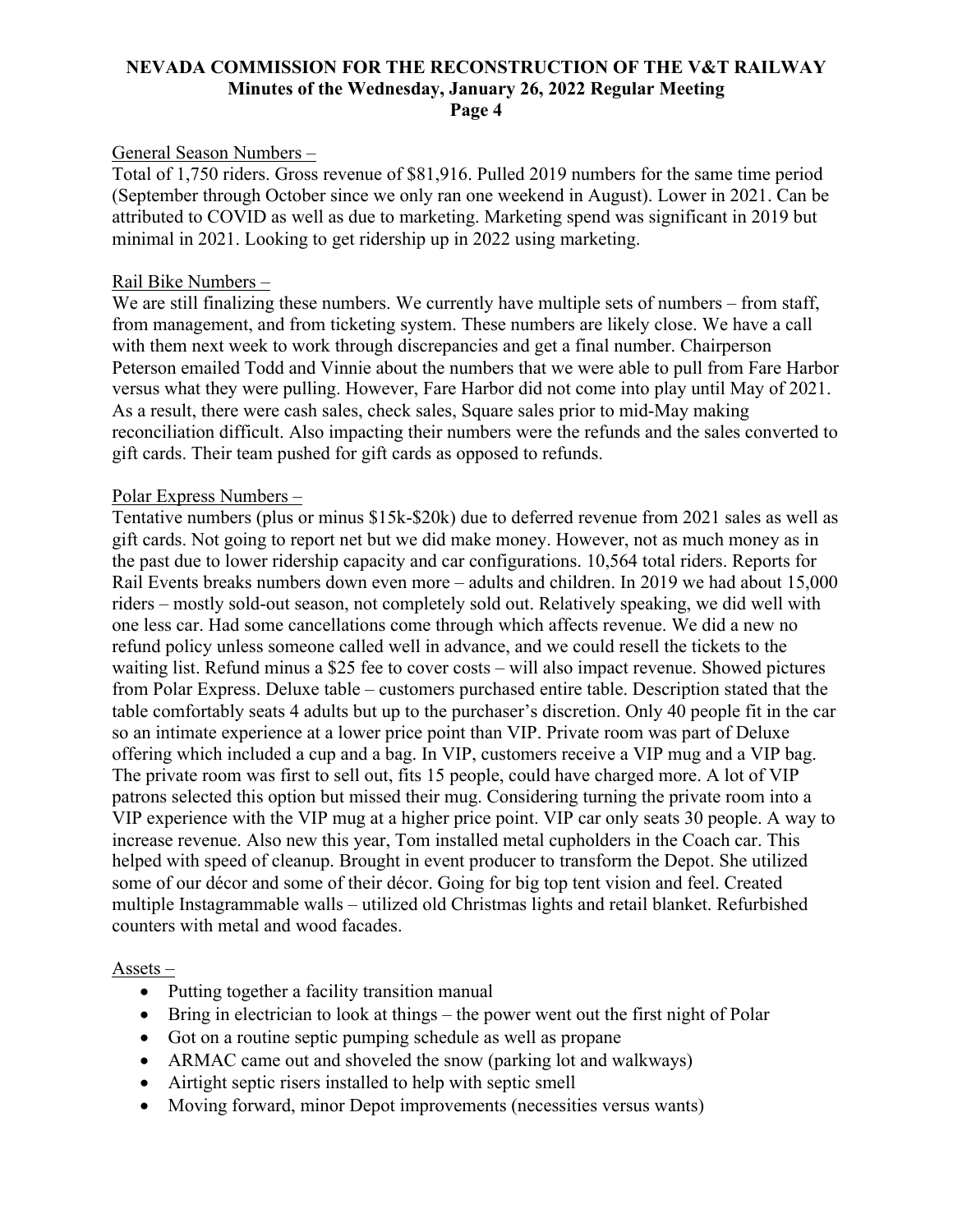- One of the water pipes cracked but will be fixed in April Ken and Gabe are working on it
- Lollipop Productions did full inventory of their items, Atypical will double check
- Costume cost will be incurred year over year because staff changes
- Final inventory of retail and décor

## Board Relations –

Audit is complete and will be mailed this week to Department of Taxation. Worked with Roy Street to come up with payment plan. After first credit card transaction, he decided he prefers to pay via check. Atypical will track to ensure payment is received each month. Accounts payable, took over Form-55 reporting, renewed insurance. Up next is continuing to put on Commission meetings, accounts payable, and a budget is coming up. Most importantly, the Board retreat. February 9<sup>th</sup> 11:30 – 5:00. Was hoping for a full day – possibly committee breakouts in the morning. Will post a notice of possible quorum. Will dive into Polar Express recap (numbers, budget, next year), the 2022 general train season, new events, group sales, upcoming RFPs (deadlines, committees), revisiting the strategic plan.

# Marketing

Minimal marketing for Polar Express because sold out. People would respond that they couldn't believe we were sold out already or it became a ticket resale/trading conversation. Pulled back on Facebook and Instagram posts, focused more on stories (40 or so). Posts limited to big announcements, information we needed to convey. Stories more monologue than dialogue. Facebook and Instagram are growing. 16,684 Facebook likes, reach is lower than a smaller platform due to algorithm. Most reached/popular post was sold out announcement  $-3,300$  people and 164 reactions. On average, each Instagram story reached 300-350 people. Posts reached approximately 200 more people (roughly 500-700). Did not include PR and advertising slides because media buy for Polar Express was pulled. Did not spend the money on the marking because sold out. Did not need to do much PR at all. Marketing for general train season heavily impacts ridership. \$40k in the budget. Schedule will be confirmed by the end of the retreat, go on sale the following week. Will correlate with an ad buy of \$35k. Reserving \$5k for boosted posts, etc. Buy includes outdoor, digital, radio, a little bit of tv. Heavy in February through April due to political season beginning in April – we are priced out. Marketing will play a huge role in getting the word out about our modified schedule. Marketing committee will approve the media buy – David and Deny. Our marketing will work collaboratively with Virginia City and Carson City marketing. Commissioner Dotson emphasized brand recognition. Marketing dollars ought to be spent on marketing. Should have media buy plan by end of the week – will share with the committee. Reached out to Antos Agency regarding website numbers and it turned out there are two Google analytics accounts. Identified the correct Google analytics account tapped into correct handles to get accurate numbers. October – January, 46k users, \$212k in revenue. This is connected to Fare Harbor. Tap channel is organic search (57%), paid search is nonexistent because no money is being sent on search. This channel will grow. New visitor versus returning visitor graph. City breakdown of users – Reno (1), Sacramento (2), San Francisco (3), Carson City  $(4)$ .

# **B. ENGINEER'S REPORT**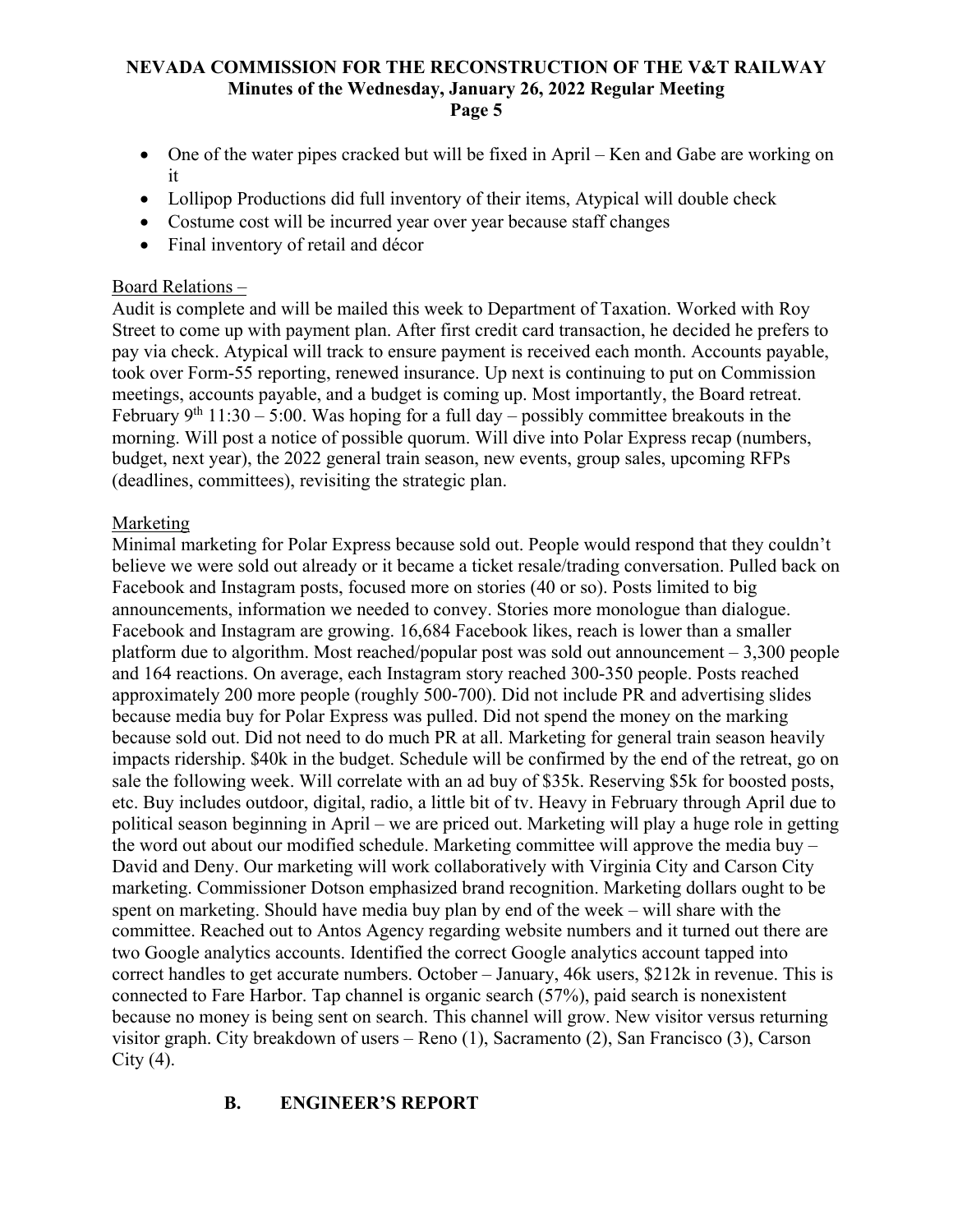Kent Hanford, owner of Hanford Consulting, present. Kent was responsible for the construction management and making sure the railroad track got built on all railroad track except for Overman pit project. Involved in project since 2008. Kent also does annual bridge inspection and supervises overall structure inspection. Completed annual inspection reports. Reports are being given to Allyson to put at Eastgate Depot. Under federal railroad regulation requirements, some reports have to be filed and subject to review on demand by FRA. Required to keep a number of these reports for two years – track inspection reports, crossing signal inspection reports, bridge inspection reports. Bridge needs to be inspected by federal regulations once a year even though NDOT inspects it twice a year – all railroads must do an annual bridge inspection as well as an annual bridge maintenance program. Also passing along bridge and structures management program to Allyson – required by the FRA to keep on file and updated.

Kent spoke about bridge inspections. Visually looks through all components that he can get access to. NDOT performs their inspection every two years – they shut down traffic, use manlifts, can access some of the substructure that he does not get access to. Inspections done from the ground or from above. Does a thorough walkthrough looking for anything that might have occurred over the past year. Part of requirement is to observe a live load – observes the train crossing. Have been able to keep up on maintenance of bridge. Two years ago, refreshed coatings on the top surface that had been weathering, some minor repairs, the addition of a bolt, some concrete patching where NDOT identified some possible sprawling in the concrete at the North abutment. Gabe was able to make those repairs. NDOT did not perform their inspection this past summer, scheduled to be back in 2022. Will see if they identify anything, not expecting anything. Will continue to keep an eye on the bridge and stay current on required inspections. Kent coordinates with NDOT on inspections, discuss issues identified.

Had maintenance way work planned – did not get everything done. Biggest priority was resurfacing and lining Overman embankment. Had some equipment issues so did not get work done. Hoping to proceed in the spring once equipment is running again. Ultrasonic rail inspection every 4 years - due in 2023. Ken will investigate cost. We coordinate this with Tom. Purpose is to detect broken rail because you don't want it to break under traffic. To do list this year is to update the track inspector and signal inspector list – required by the FRA. Gabe making some material purchases (spikes, bolts, graphite, etc.). Gabe also tackling some things that were on the list from last year that weren't done due to weather i.e., a joint oiling program, some welding and grinding. Does not see any obstacles to launching the season on Mother's Day.

# **C. UPCOMING MEETINGS**

Chairperson Peterson read the following into the record:

**The next V&T Commissioner's meeting is scheduled for Wednesday February 23, at 9:00 am.**

# **10. COMMISSIONER COMMENTS, ANNOUNCEMENTS, AND REQUESTS FOR INFORMATION FROM STAFF**